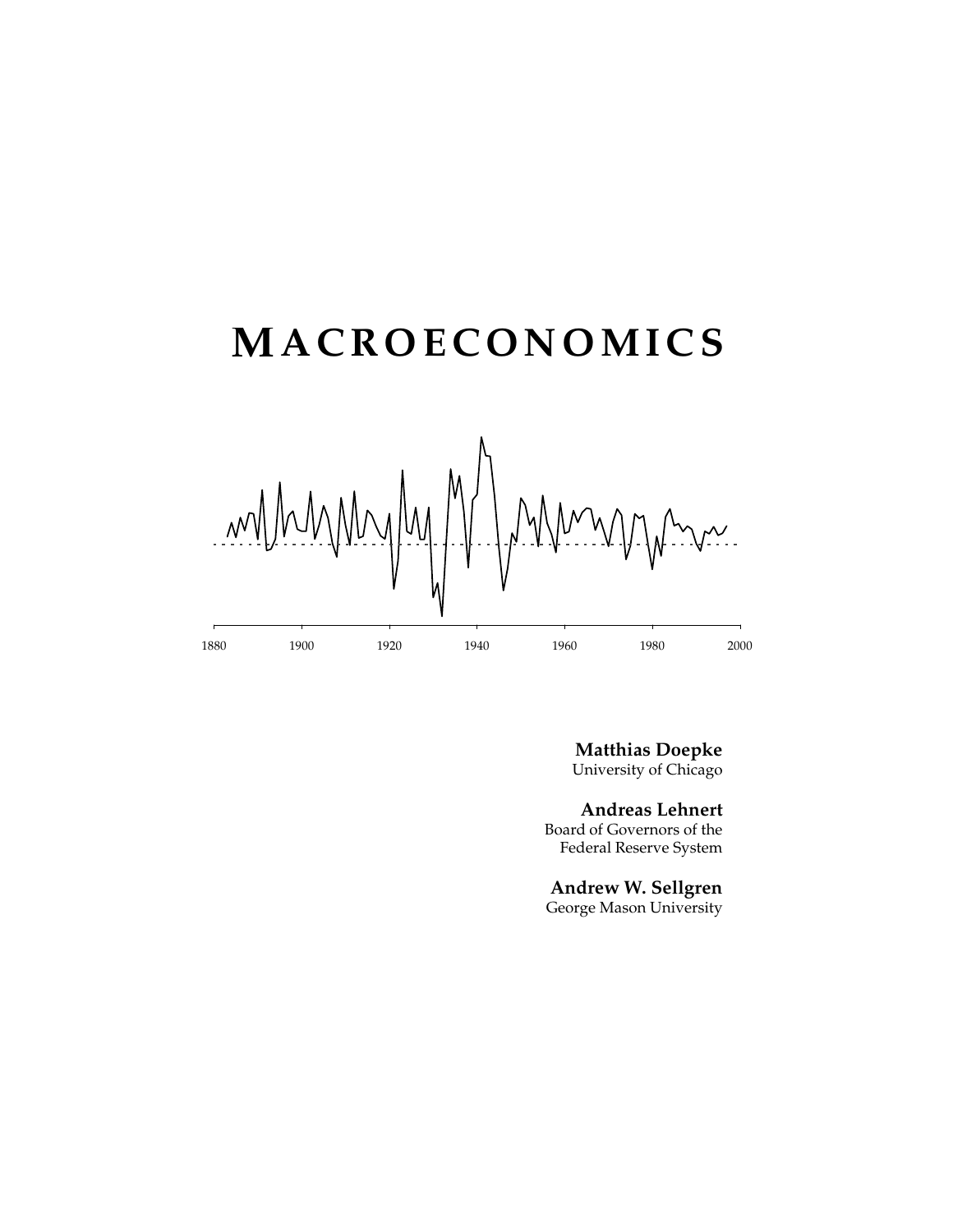This book was typeset in Palatino and Computer Modern using LATEX.

Draft of 1 September 1999.

Chapters 5, 8, 9, and 11 Copyright © 1999, by Matthias Doepke. Chapters 10, 12, 13, 14, 17, 18, and 19 Copyright © 1999, by Andreas Lehnert. Chapters 1, 2, 3, 4, 6, and 15 Copyright © 1999, by Andrew W. Sellgren.

All rights reserved. No part of this work may be reproduced in any form by any electronic or mechanical means (including, but not limited to, photocopying, recording, or information storage and retrieval) without permission in writing from the copyright owner.

The authors permit faculty, students, and staff of the University of Chicago to copy and distribute any part of this work for use in classes taught at the University of Chicago.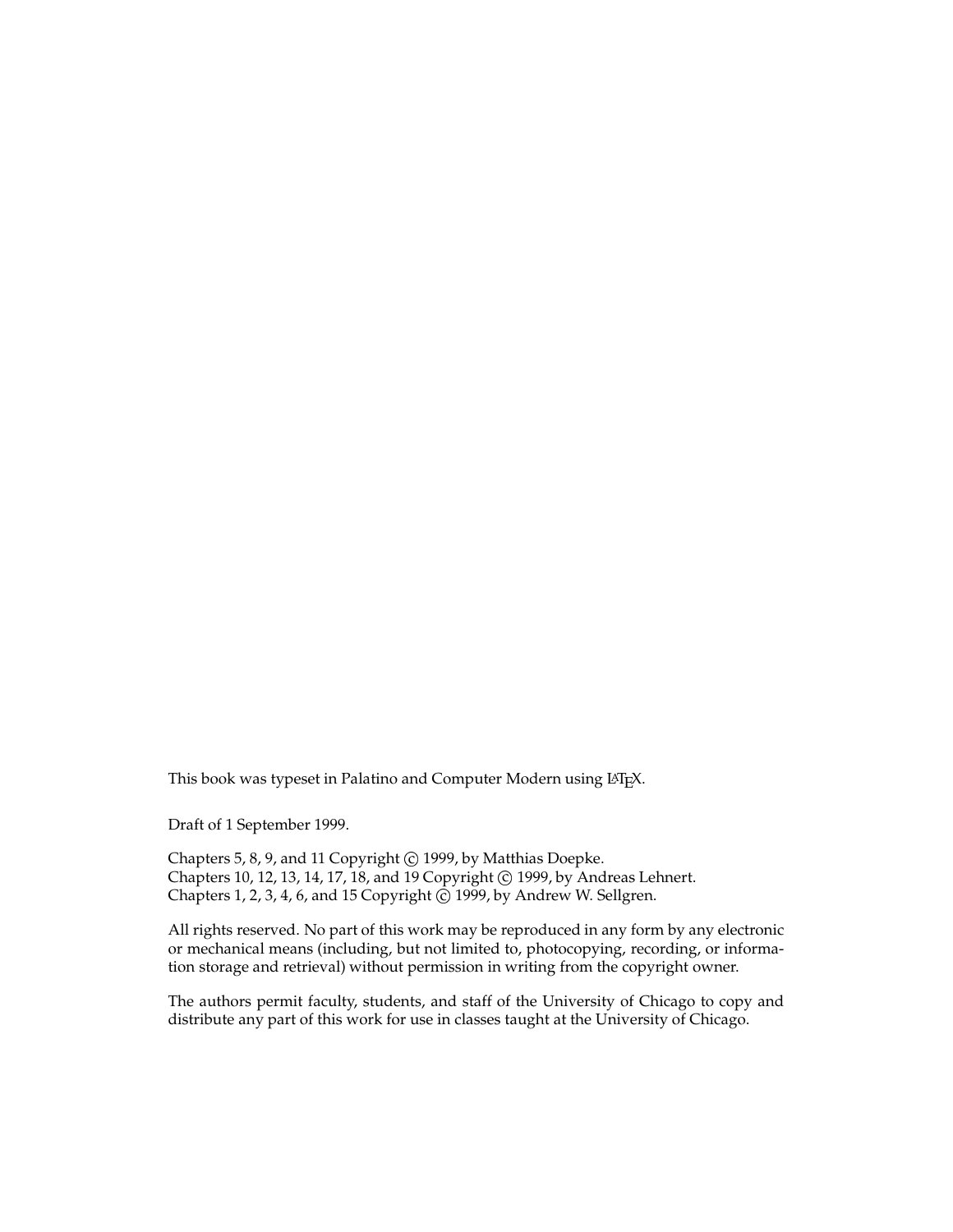## **Preface**

We have designed this book to be a supplement to Robert J. Barro's *Macroeconomics*, which is the textbook that is used in introductory macroeconomics courses at the University of Chicago. In teaching these courses, we have found that Barro's treatment of the subject does not make use of the mathematical skills of our students. In particular, Barro relies almost exclusively on economic intuition and graphs to elucidate his subject. Since our students are familiar with calculus, we are able to work out formal models. This almost always allows greater concreteness and concision.

We have attempted to align our chapters with those in Barro's textbook. Sometimes our chapters present mathematical versions of the models that Barro introduces in his corresponding chapters (as in Chapters 2 and 19). Other times, our chapters contain material that extends his work (as in Chapters 5 and 17). Throughout, we have tried to add value to the treatment in Barro's book and to minimize redundancy. For example, we have nothing to add to Barro's Chapters 7, 16, and 20, so we have not covered those chapters. Three chapters deviate from this plan. Chapter 1 develops the mathematics of interest rates and growth rates; Barro does not cover these topics, but they are behind the scenes in his Chapter 1 and throughout his book. Chapter 10, which covers unemployment, is completely unrelated to Barro's Chapter 10. It is intended as a companion to the book *Job Creation and Destruction* by Davis, Haltiwanger, and Schuh. Chapter 18 covers the relationship between the government budget constraint and inflation along the lines of the "Unpleasant Monetarist Arithmetic" of Sargent and Wallace. Although Barro has a sidebar on this topic in his Chapter 14, we feel that it is important enough to merit a chapter of its own. We chose Chapter 18 since it is a natural point between fiscal policy (Chapters 12, 13, and 14) and monetary policy (Chapter 19). Barro's Chapter 18 is a review of the empirical evidence on the effect of monetary shocks on the real economy, and is well worth covering.

There are exercises after each chapter, and we have provided complete solutions at the end of this book. We believe that exercises are essential for students to learn this material. They give students a sense of what they ought to know, since these exercises have been drawn from several years of exams. Also, we often use exercises to introduce extensions to the material in the text. We have attempted to estimate the difficulty of these exercises, labeling them as "Easy," "Moderate", or "Hard". An exercise with a "Hard" rating may require a lot of algebra, or it may use unfamiliar concepts. Most other questions are rated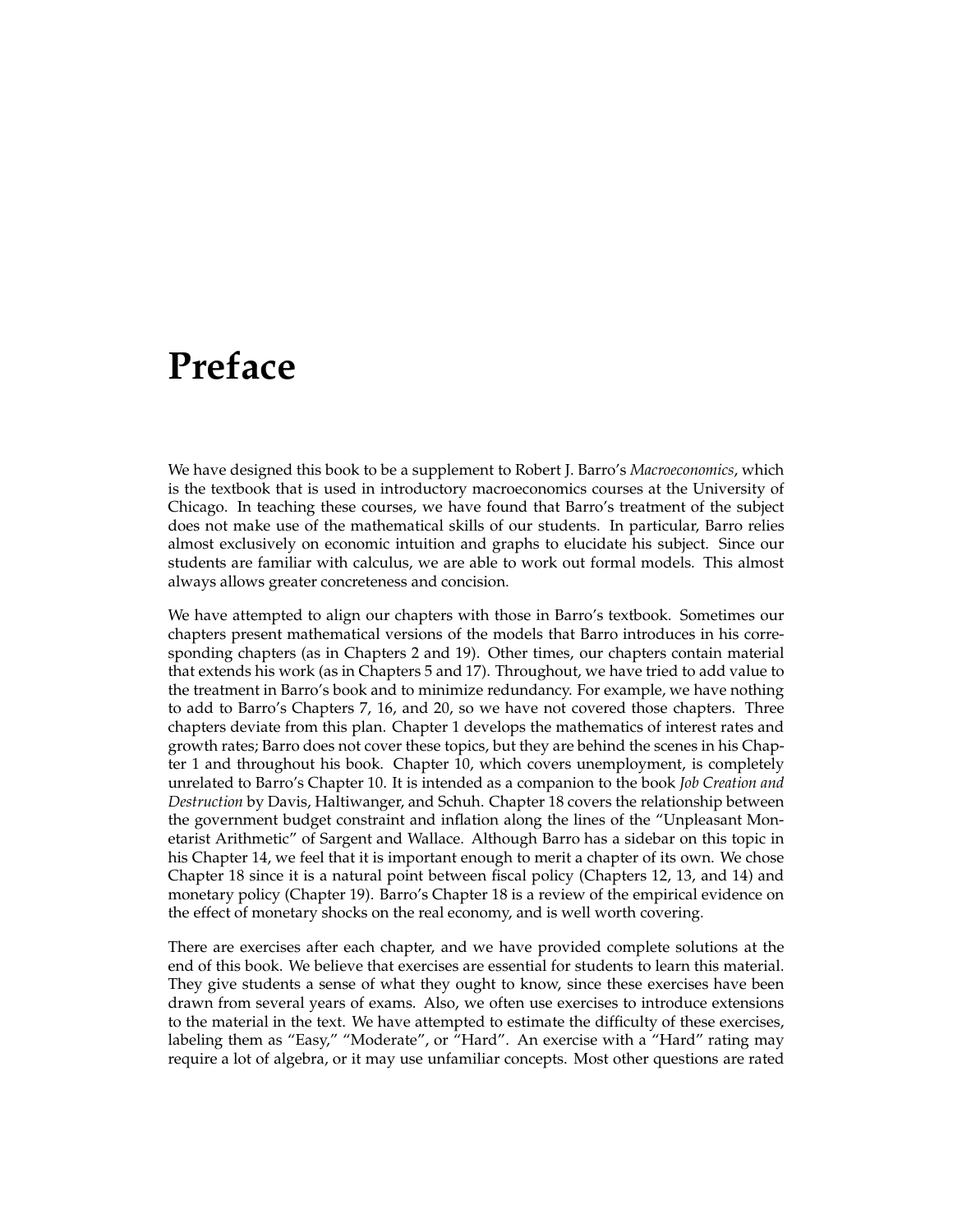as "Moderate", unless they have one-line solutions, in which case we usually rated them as "Easy".

We teach this material in two ten-week courses. In the first course we cover Chapters 1, 2, 3, 6, 4, 5, 7, 8, 9, and 11, in that order. This allows us to keep together all the material on monetary economics (Chapters 4, 5, 7, and 8). In the second course, we cover Chapter 10 (unemployment); Chapters 12, 13, and 14 (fiscal policy); Chapters 15 and 16 (international macro); and Chapters 17, 18 and 19 (money and banking). Since this is quite a lot to cover in ten weeks, instructors of the second course have traditionally touched only briefly on unemployment and international macro and concentrated instead on monetary and fiscal policy. The second course can benefit substantially from outside readings, such as: *Rational Expectations and Inflation* by Thomas Sargent; *A Monetary History of the United States* by Milton Friedman and Anna Schwartz; and *Job Creation and Destruction* by Davis, Haltiwanger, and Schuh.

This book would not have been possible without the support of the Department of Economics at the University of Chicago and the encouragement of Grace Tsiang. We would also like to thank the many students and faculty who have helped us to develop this material. A number of exercises in the first half of the book were based on questions written by Robert E. Lucas, Jr. The material in the second half of this book has benefited from several generations of instructors of Economics 203. In particular, Alexander Reyfman wrote a series of lectures which were the genesis of Chapters 12 through 19. Reyfman's teaching assistant Bill Dupor, and Lehnert's teaching assistants Jerry Cubbin and Tom Miles, all contributed valuable suggestions. During Cubbin's tenure as TA, he wrote most of the solutions to the problem sets, and several of these have found their way into this book. All students subjected to early drafts of this material contributed to the book's current form; Shannon Thaden, Ben Ruff, and Calvin Chan deserve special mention.

In spite of all the comments and suggestions we have received, this book inevitably contains errors and omissions. We would be grateful if you would bring these to our attention. The authors can be reached by e-mail at:

m-doepke@uchicago.edu

There is also a tear-out feedback form at the end of the book, along with a tear-out midtermevaluation form for Economics 202 and 203.

Finally, some of the material in this book involves policy prescriptions. At some level, policy is a matter of opinion. The opinions expressed herein are not necessarily those of the Board of Governors of the Federal Reserve System.

Chicago, Illinois September 1999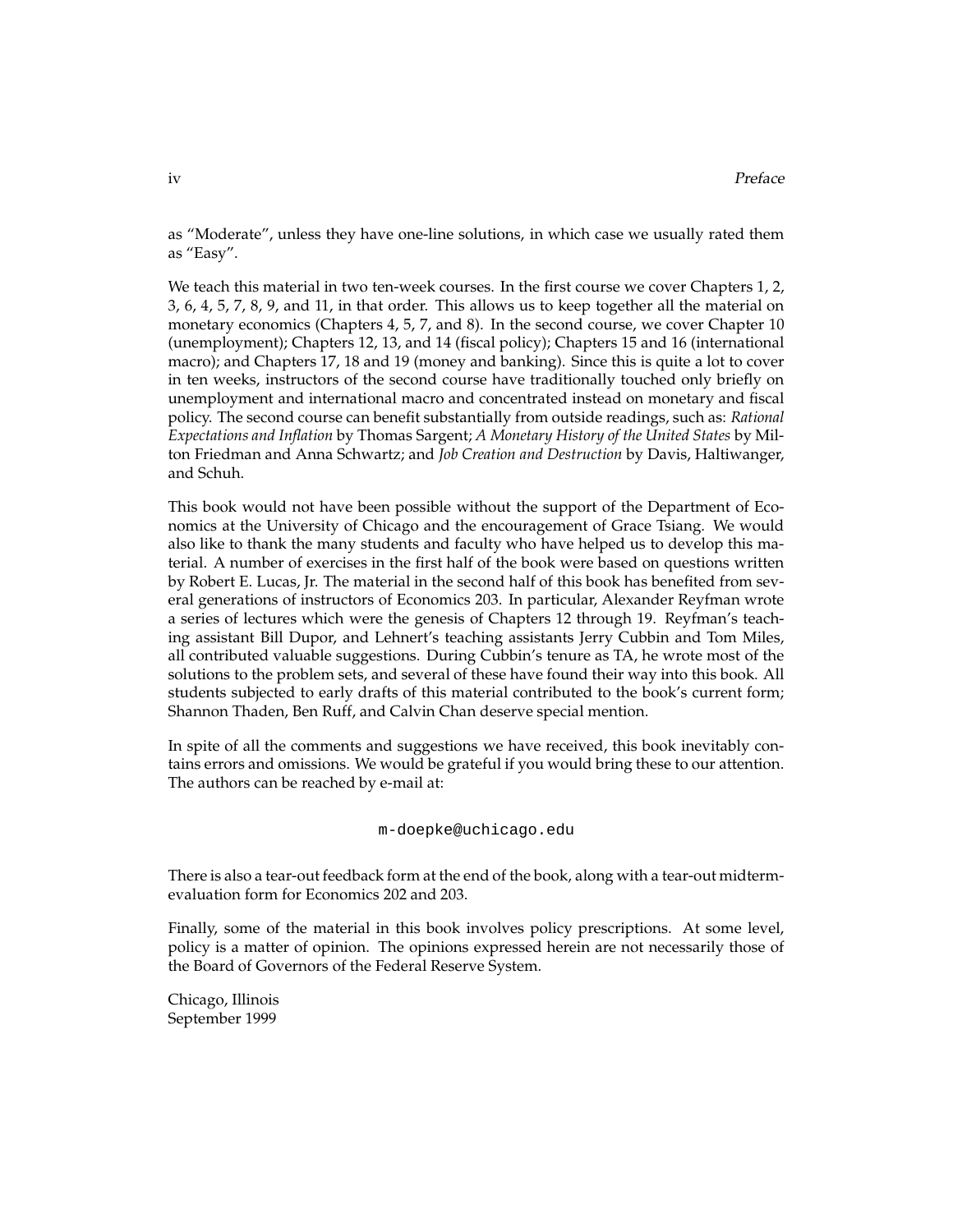# **Contents**

|                | Preface                                  |                                                                                                    |    |  |  |  |
|----------------|------------------------------------------|----------------------------------------------------------------------------------------------------|----|--|--|--|
| 1              | Preliminaries                            |                                                                                                    |    |  |  |  |
|                | 1.1                                      |                                                                                                    | 1  |  |  |  |
|                | 1.2                                      | Growth Rates $\ldots \ldots \ldots \ldots \ldots \ldots \ldots \ldots \ldots \ldots \ldots \ldots$ | 3  |  |  |  |
|                |                                          |                                                                                                    | 5  |  |  |  |
| $\overline{2}$ | Work Effort, Production, and Consumption |                                                                                                    |    |  |  |  |
|                | 2.1                                      |                                                                                                    | 9  |  |  |  |
|                | 2.2                                      |                                                                                                    | 11 |  |  |  |
|                | 2.3                                      |                                                                                                    | 12 |  |  |  |
|                | 2.4                                      |                                                                                                    | 17 |  |  |  |
|                |                                          |                                                                                                    | 18 |  |  |  |
|                |                                          |                                                                                                    | 19 |  |  |  |
| 3              |                                          | The Behavior of Households with Markets for Commodities and Credit                                 | 21 |  |  |  |
|                | 3.1                                      |                                                                                                    | 21 |  |  |  |
|                | 3.2                                      |                                                                                                    | 23 |  |  |  |
|                | 3.3                                      |                                                                                                    | 28 |  |  |  |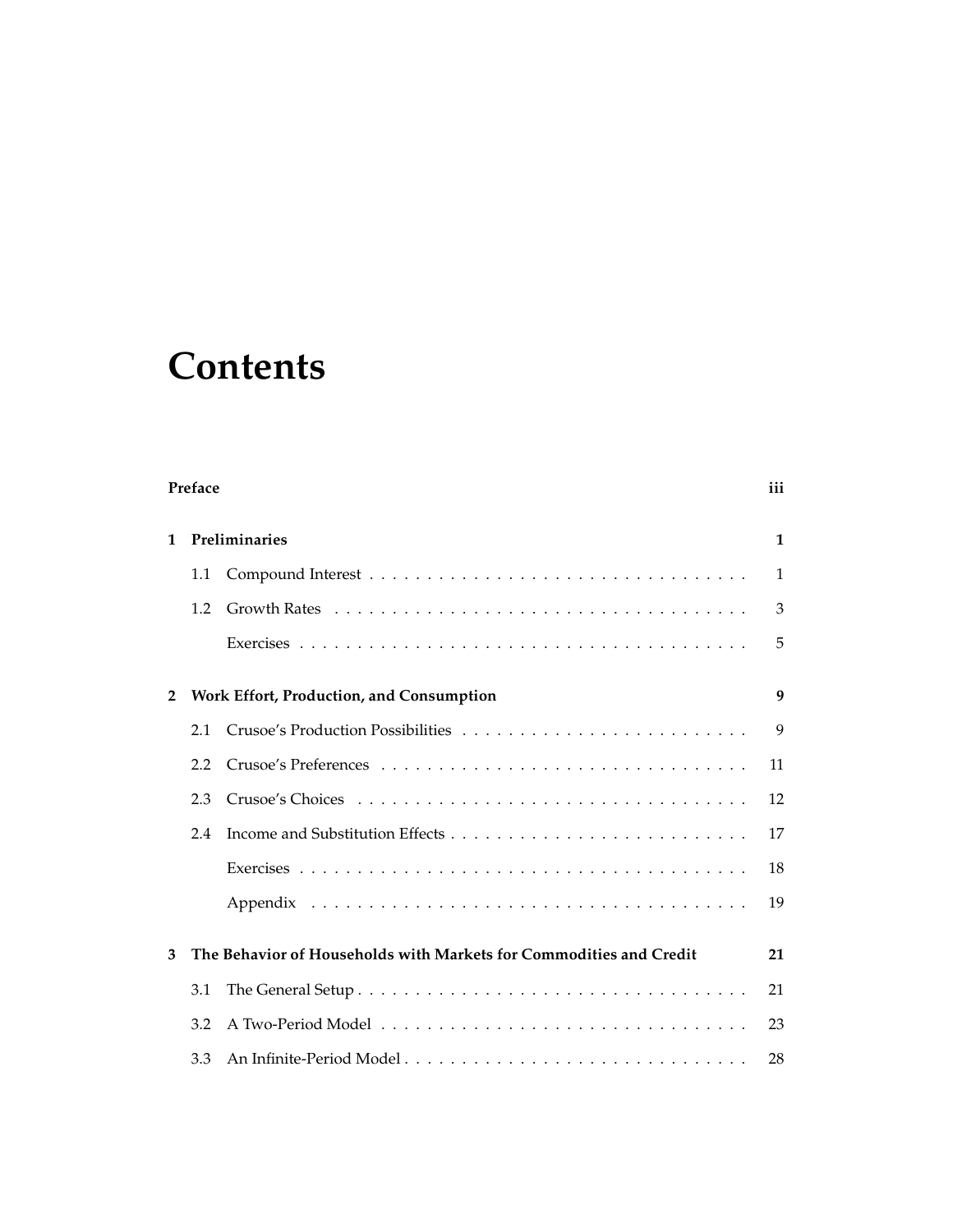### vi contents and the contents of the contents of the contents of the contents of the contents of the contents of the contents of the contents of the contents of the contents of the contents of the contents of the contents o

|   |                           |                         | 30 |  |  |
|---|---------------------------|-------------------------|----|--|--|
| 4 |                           | The Demand for Money    | 33 |  |  |
|   |                           |                         | 36 |  |  |
| 5 | The Market-Clearing Model | 39                      |    |  |  |
|   | 5.1                       |                         | 39 |  |  |
|   |                           |                         |    |  |  |
|   | 5.2                       |                         | 41 |  |  |
|   | 5.3                       |                         | 42 |  |  |
|   | 5.4                       |                         | 44 |  |  |
|   |                           |                         | 46 |  |  |
| 6 |                           | <b>The Labor Market</b> | 47 |  |  |
|   |                           |                         |    |  |  |
|   | 6.1                       |                         | 47 |  |  |
|   | 6.2                       |                         | 50 |  |  |
|   |                           |                         | 52 |  |  |
| 8 | Inflation                 |                         |    |  |  |
|   | 8.1                       |                         | 57 |  |  |
|   | 8.2                       |                         | 59 |  |  |
|   |                           |                         |    |  |  |
|   | 8.3                       |                         | 61 |  |  |
|   |                           |                         | 68 |  |  |
| 9 |                           | <b>Business Cycles</b>  | 69 |  |  |
|   | 9.1                       |                         | 69 |  |  |
|   | 9.2                       |                         | 72 |  |  |
|   | 9.3                       | Simulations             | 77 |  |  |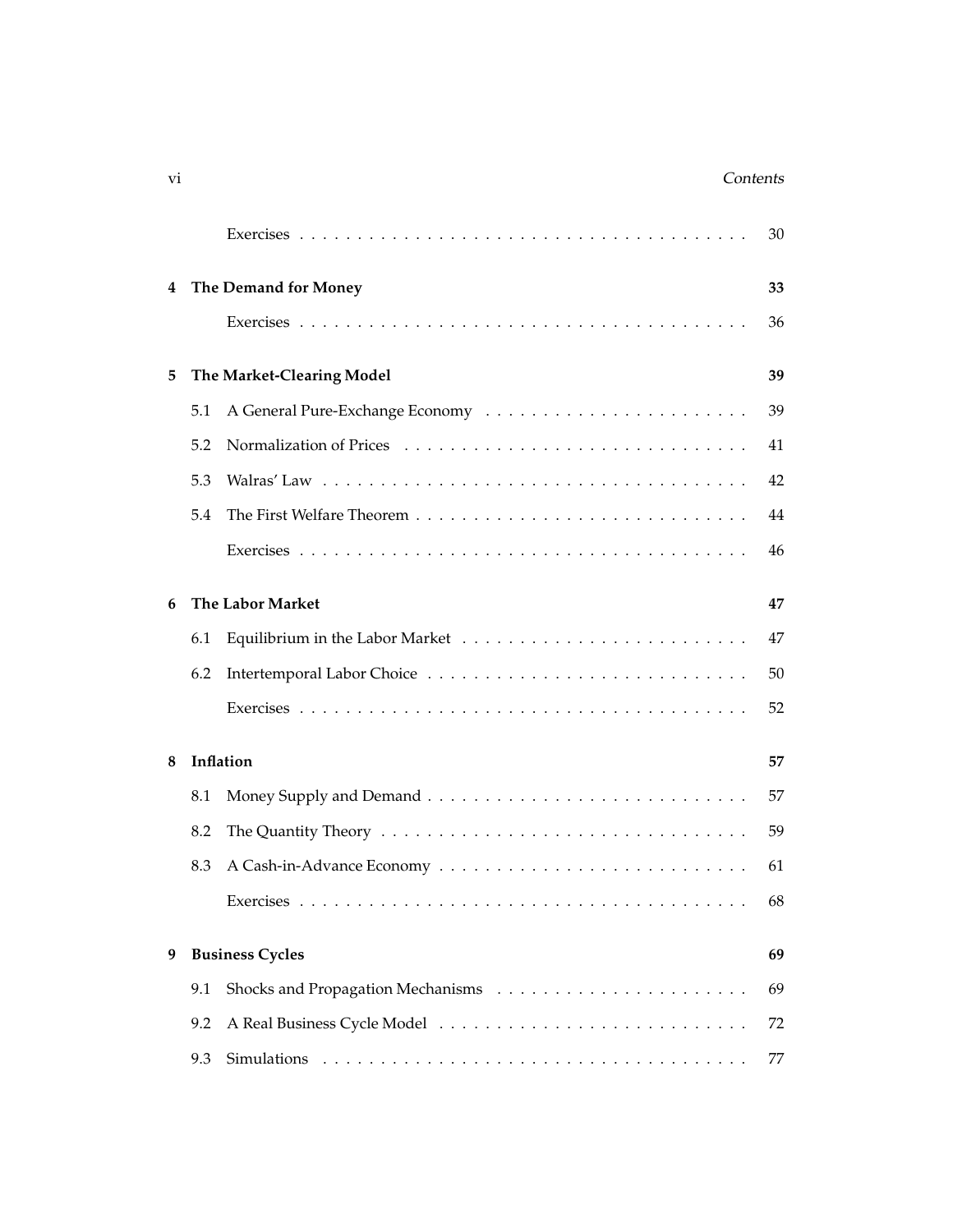| Contents |                                               | vii |
|----------|-----------------------------------------------|-----|
|          |                                               | 81  |
|          | 10 Unemployment                               | 85  |
|          |                                               | 86  |
|          |                                               | 91  |
|          |                                               | 92  |
|          | 11 Economic Growth                            | 95  |
|          |                                               | 96  |
|          |                                               | 97  |
|          |                                               | 102 |
|          |                                               | 103 |
|          |                                               | 108 |
|          | 12 The Effect of Government Purchases         | 111 |
|          | 12.1 Permanent Changes in Government Spending | 112 |
|          | 12.2 Temporary Changes in Government Spending | 122 |
|          |                                               | 125 |
|          |                                               | 128 |
|          | 13 The Effect of Taxation                     | 131 |
|          |                                               | 132 |
|          |                                               | 137 |
|          |                                               | 142 |
|          |                                               | 146 |
|          |                                               | 148 |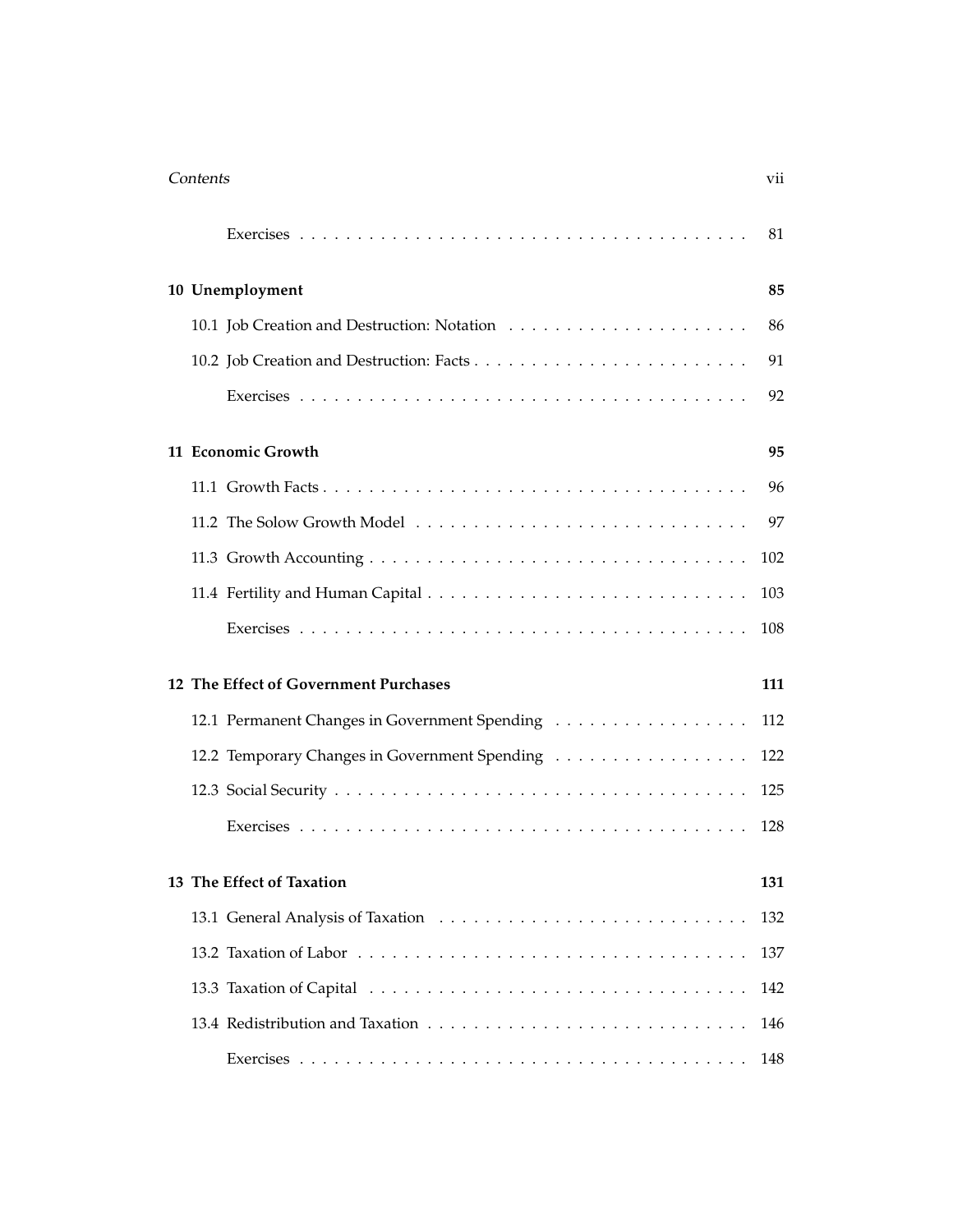### viii Contents Contents Contents Contents Contents Contents Contents Contents Contents Contents Contents Contents

| 14 The Optimal Path of Government Debt            | 153 |
|---------------------------------------------------|-----|
|                                                   | 154 |
|                                                   | 157 |
|                                                   | 161 |
|                                                   | 165 |
|                                                   | 170 |
| 15 Comparative Advantage and Trade                | 173 |
|                                                   | 174 |
|                                                   | 176 |
|                                                   | 181 |
| 17 Financial Intermediation                       | 183 |
|                                                   | 185 |
|                                                   | 190 |
|                                                   | 195 |
|                                                   | 199 |
|                                                   | 206 |
| 18 Fiscal and Monetary Policy                     | 211 |
| 18.1 Are Government Budget Deficits Inflationary? | 212 |
|                                                   |     |
|                                                   | 223 |
| 19 Optimal Monetary Policy                        | 227 |
|                                                   | 229 |
|                                                   | 231 |